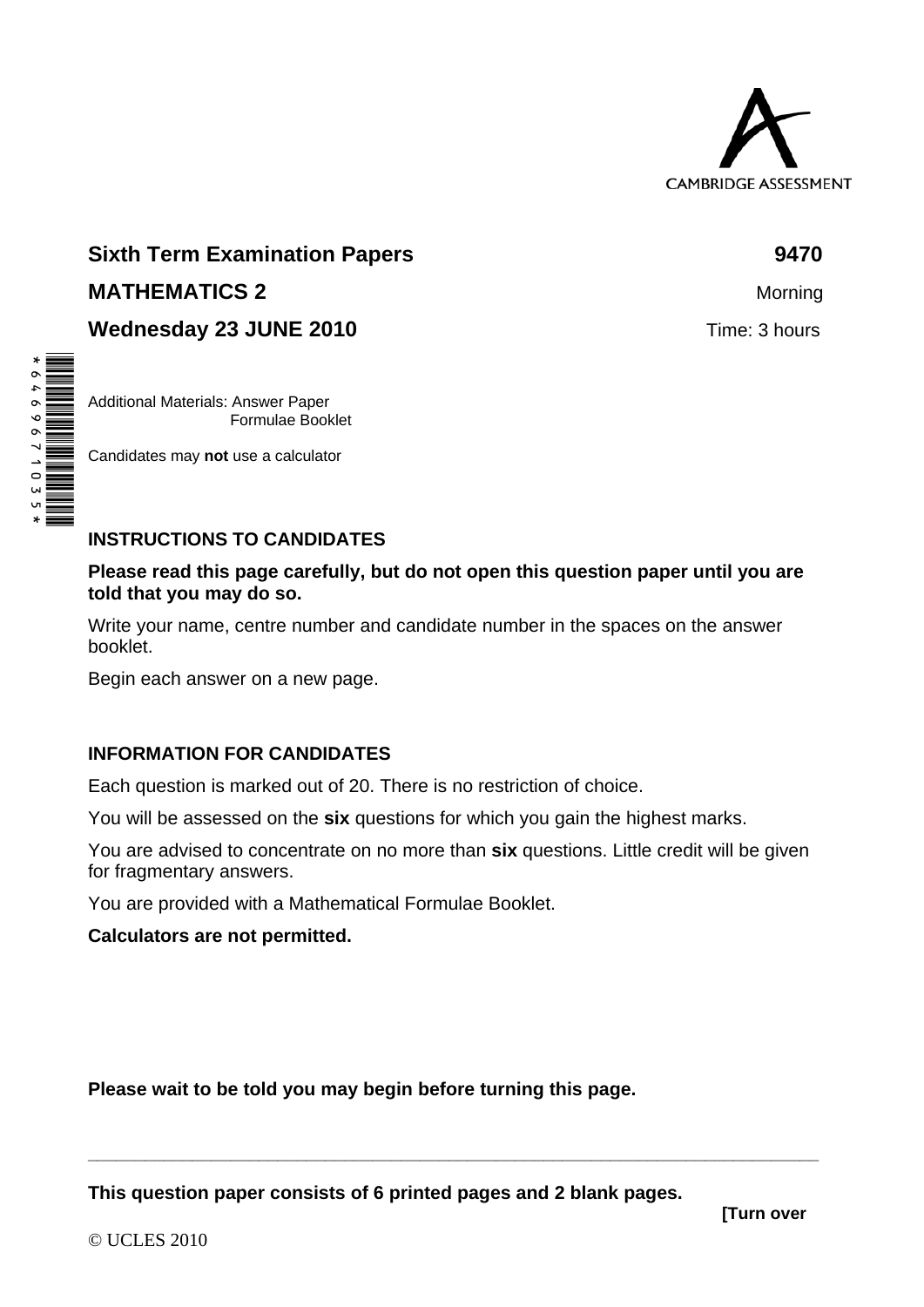#### Section A: Pure Mathematics

1 Let P be a given point on a given curve C. The *osculating circle* to C at P is defined to be the circle that satisfies the following two conditions at  $P$ : it touches  $C$ ; and the rate of change of its gradient is equal to the rate of change of the gradient of C.

Find the centre and radius of the osculating circle to the curve  $y = 1 - x + \tan x$  at the point on the curve with *x*-coordinate  $\frac{1}{4}\pi$ .

2 Prove that

$$
\cos 3x = 4\cos^3 x - 3\cos x.
$$

Find and prove a similar result for  $\sin 3x$  in terms of  $\sin x$ .

(i) Let

$$
I(\alpha) = \int_0^{\alpha} (7\sin x - 8\sin^3 x) dx.
$$

Show that

$$
I(\alpha) = -\frac{8}{3}c^3 + c + \frac{5}{3},
$$

where  $c = \cos \alpha$ . Write down one value of c for which  $I(\alpha) = 0$ .

(ii) Useless Eustace believes that

$$
\int \sin^n x \, dx = \frac{\sin^{n+1} x}{n+1}
$$

for  $n = 1, 2, 3, \ldots$ . Show that Eustace would obtain the correct value of I( $\beta$ ), where  $\cos \beta = -\frac{1}{6}$  $\frac{1}{6}$ .

Find all values of  $\alpha$  for which he would obtain the correct value of I( $\alpha$ ).

3 The first four terms of a sequence are given by  $F_0 = 0$ ,  $F_1 = 1$ ,  $F_2 = 1$  and  $F_3 = 2$ . The general term is given by

$$
F_n = a\lambda^n + b\mu^n, \qquad (*)
$$

where a, b,  $\lambda$  and  $\mu$  are independent of n, and a is positive.

- (i) Show that  $\lambda^2 + \lambda \mu + \mu^2 = 2$ , and find the values of  $\lambda$ ,  $\mu$ , a and b.
- (ii) Use  $(*)$  to evaluate  $F_6$ .

(iii) Evaluate 
$$
\sum_{n=0}^{\infty} \frac{F_n}{2^{n+1}}.
$$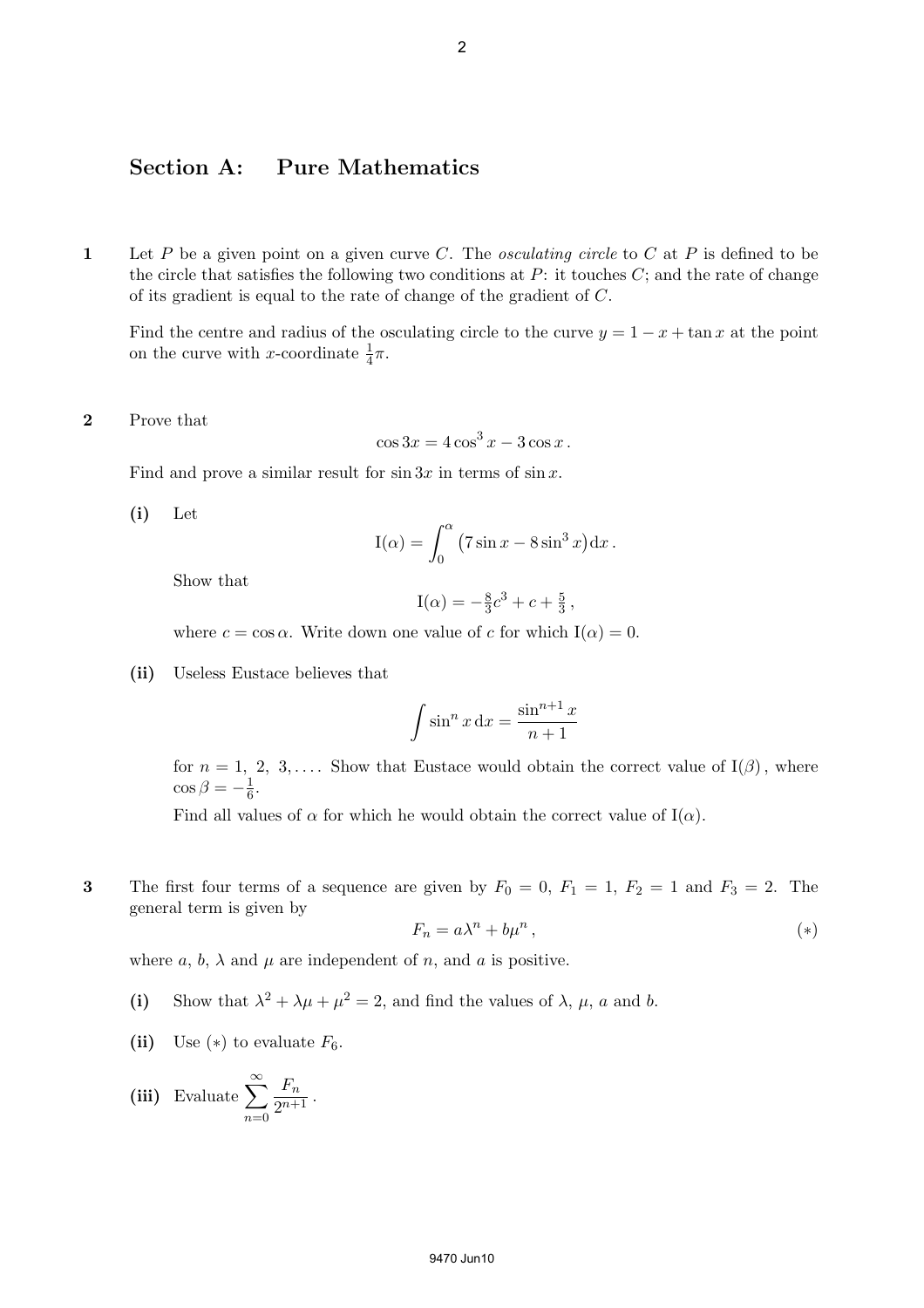3

4 (i) Let

$$
I = \int_0^a \frac{f(x)}{f(x) + f(a-x)} dx.
$$

Use a substitution to show that

$$
I = \int_0^a \frac{f(a-x)}{f(x) + f(a-x)} dx
$$

and hence evaluate  $I$  in terms of  $a$ .

Use this result to evaluate the integrals

$$
\int_0^1 \frac{\ln(x+1)}{\ln(2+x-x^2)} dx \quad \text{and} \quad \int_0^{\frac{\pi}{2}} \frac{\sin x}{\sin(x+\frac{\pi}{4})} dx.
$$

(ii) Evaluate

$$
\int_{\frac{1}{2}}^2 \frac{\sin x}{x(\sin x + \sin \frac{1}{x})} dx.
$$

- 5 The points A and B have position vectors  $\mathbf{i} + \mathbf{j} + \mathbf{k}$  and  $5\mathbf{i} \mathbf{j} \mathbf{k}$ , respectively, relative to the origin O. Find cos  $2\alpha$ , where  $2\alpha$  is the angle  $\angle AOB$ .
	- (i) The line  $L_1$  has equation  $\mathbf{r} = \lambda(m\mathbf{i} + n\mathbf{j} + p\mathbf{k})$ . Given that  $L_1$  is inclined equally to OA and to  $OB$ , determine a relationship between m, n and p. Find also values of m, n and  $p$  for which  $L_1$  is the angle bisector of  $\angle{AOB}.$
	- (ii) The line  $L_2$  has equation  $\mathbf{r} = \mu(u\mathbf{i} + v\mathbf{j} + w\mathbf{k})$ . Given that  $L_2$  is inclined at an angle  $\alpha$ to *OA*, where  $2\alpha = \angle AOB$ , determine a relationship between u, v and w. Hence describe the surface with Cartesian equation  $x^2 + y^2 + z^2 = 2(yz + zx + xy)$ .
- 6 Each edge of the tetrahedron  $ABCD$  has unit length. The face  $ABC$  is horizontal, and P is the point in ABC that is vertically below D.
	- $(i)$  Find the length of PD.
	- (ii) Show that the cosine of the angle between adjacent faces of the tetrahedron is 1/3.
	- (iii) Find the radius of the largest sphere that can fit inside the tetrahedron.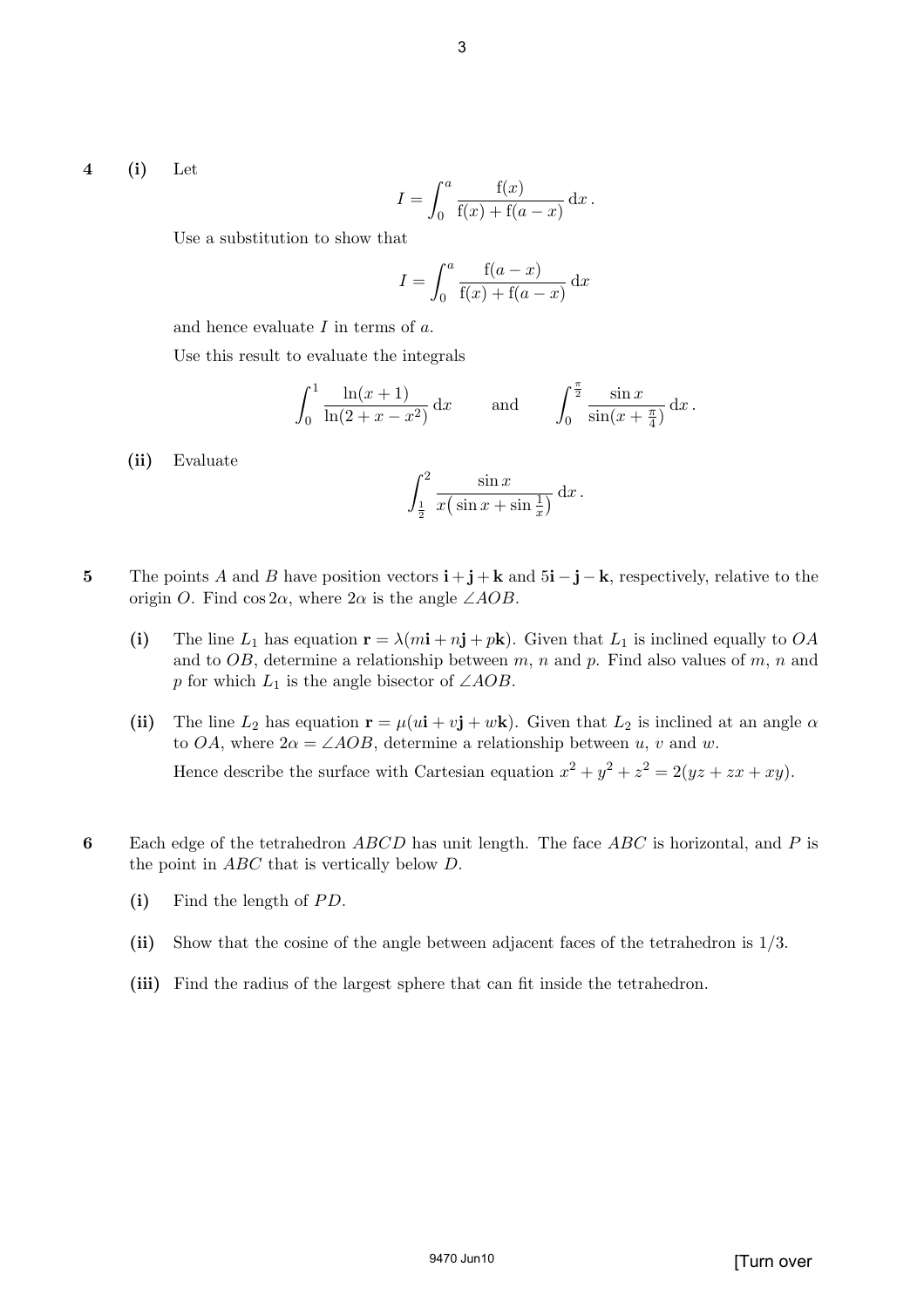7 (i) By considering the positions of its turning points, show that the curve with equation

$$
y = x^3 - 3qx - q(1 + q),
$$

where  $q > 0$  and  $q \neq 1$ , crosses the x-axis once only.

(ii) Given that  $x$  satisfies the cubic equation

$$
x^3 - 3qx - q(1 + q) = 0,
$$

and that

$$
x = u + q/u \,,
$$

obtain a quadratic equation satisfied by  $u^3$ . Hence find the real root of the cubic equation in the case  $q > 0, q \neq 1$ .

(iii) The quadratic equation

$$
t^2 - pt + q = 0
$$

has roots  $\alpha$  and  $\beta$ . Show that

$$
\alpha^3 + \beta^3 = p^3 - 3qp.
$$

It is given that one of these roots is the square of the other. By considering the expression  $(\alpha^2 - \beta)(\beta^2 - \alpha)$ , find a relationship between p and q. Given further that  $q > 0$ ,  $q \neq 1$ and  $p$  is real, determine the value of  $p$  in terms of  $q$ .

8 The curves  $C_1$  and  $C_2$  are defined by

$$
y = e^{-x}
$$
  $(x > 0)$  and  $y = e^{-x} \sin x$   $(x > 0)$ ,

respectively. Sketch roughly  $C_1$  and  $C_2$  on the same diagram.

Let  $x_n$  denote the x-coordinate of the nth point of contact between the two curves, where  $0 < x_1 < x_2 < \cdots$ , and let  $A_n$  denote the area of the region enclosed by the two curves between  $x_n$  and  $x_{n+1}$ . Show that

$$
A_n = \frac{1}{2} (e^{2\pi} - 1) e^{-(4n+1)\pi/2}
$$

and hence find  $\sum_{n=1}^{\infty}$  $n=1$  $A_n$ .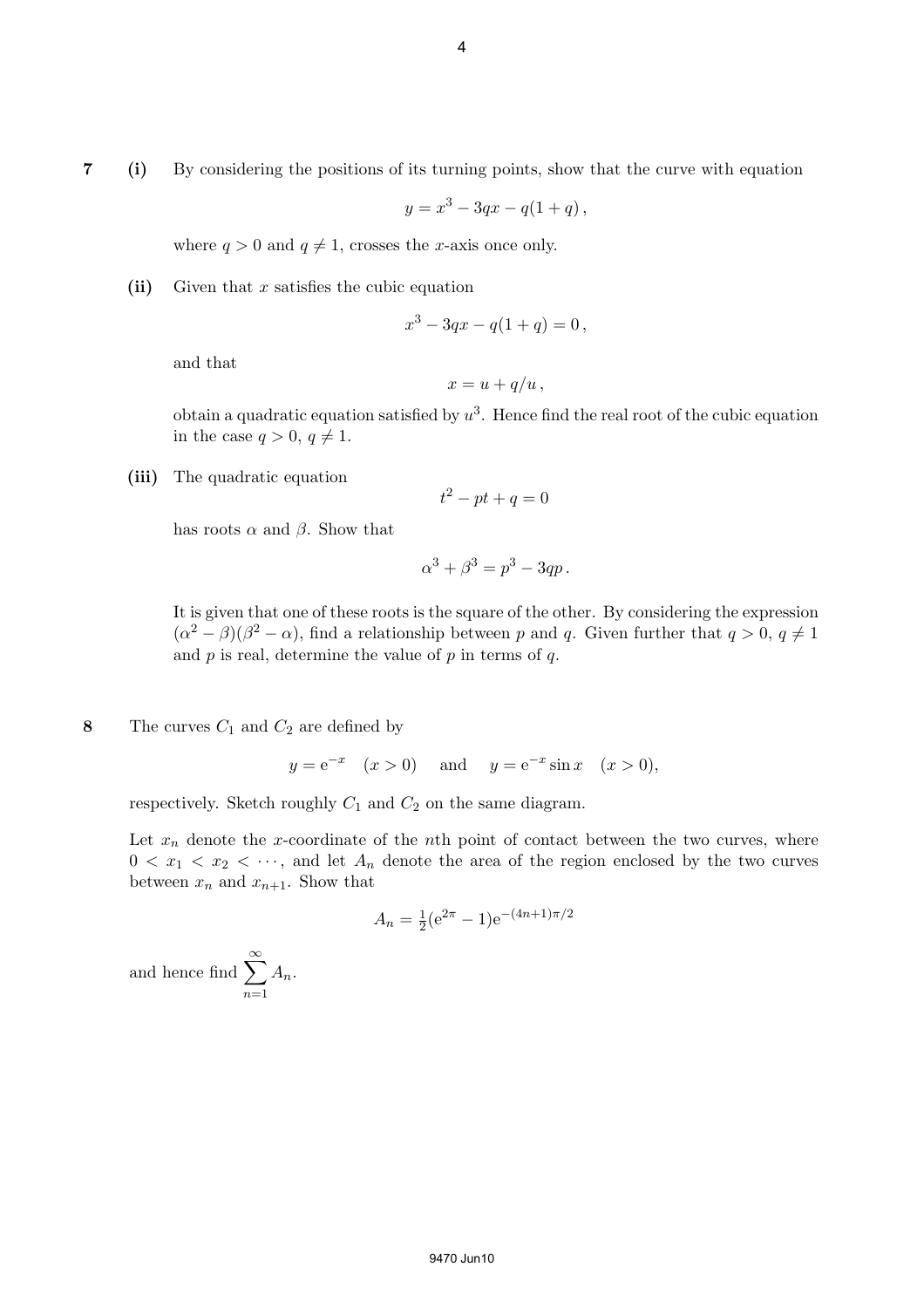#### Section B: Mechanics

9 Two points A and B lie on horizontal ground. A particle  $P_1$  is projected from A towards B at an acute angle of elevation  $\alpha$  and simultaneously a particle  $P_2$  is projected from B towards A at an acute angle of elevation  $\beta$ . Given that the two particles collide in the air a horizontal distance b from B, and that the collision occurs after  $P_1$  has attained its maximum height h, show that

$$
2h\cot\beta < b < 4h\cot\beta
$$

and

 $2h \cot \alpha < a < 4h \cot \alpha$ ,

where a is the horizontal distance from A to the point of collision.

10 (i) In an experiment, a particle  $A$  of mass  $m$  is at rest on a smooth horizontal table. A particle B of mass bm, where  $b > 1$ , is projected along the table directly towards A with speed u. The collision is perfectly elastic.

> Find an expression for the speed of  $A$  after the collision in terms of  $b$  and  $u$ , and show that, irrespective of the relative masses of the particles, A cannot be made to move at twice the initial speed of B.

(ii) In a second experiment, a particle  $B_1$  is projected along the table directly towards A with speed u. This time, particles  $B_2, B_3, \ldots, B_n$  are at rest in order on the line between  $B_1$  and A. The mass of  $B_i$   $(i = 1, 2, ..., n)$  is  $\lambda^{n+1-i}m$ , where  $\lambda > 1$ . All collisions are perfectly elastic. Show that, by choosing n sufficiently large, there is no upper limit on the speed at which A can be made to move.

In the case  $\lambda = 4$ , determine the least value of n for which A moves at more than  $20u$ . You may use the approximation  $\log_{10} 2 \approx 0.30103$ .

11 A uniform rod AB of length 4L and weight W is inclined at an angle  $\theta$  to the horizontal. Its lower end A rests on a fixed support and the rod is held in equilibrium by a string attached to the rod at a point C which is  $3L$  from A. The reaction of the support on the rod acts in a direction  $\alpha$  to AC and the string is inclined at an angle  $\beta$  to CA. Show that

$$
\cot \alpha = 3 \tan \theta + 2 \cot \beta.
$$

Given that  $\theta = 30^{\circ}$  and  $\beta = 45^{\circ}$ , show that  $\alpha = 15^{\circ}$ .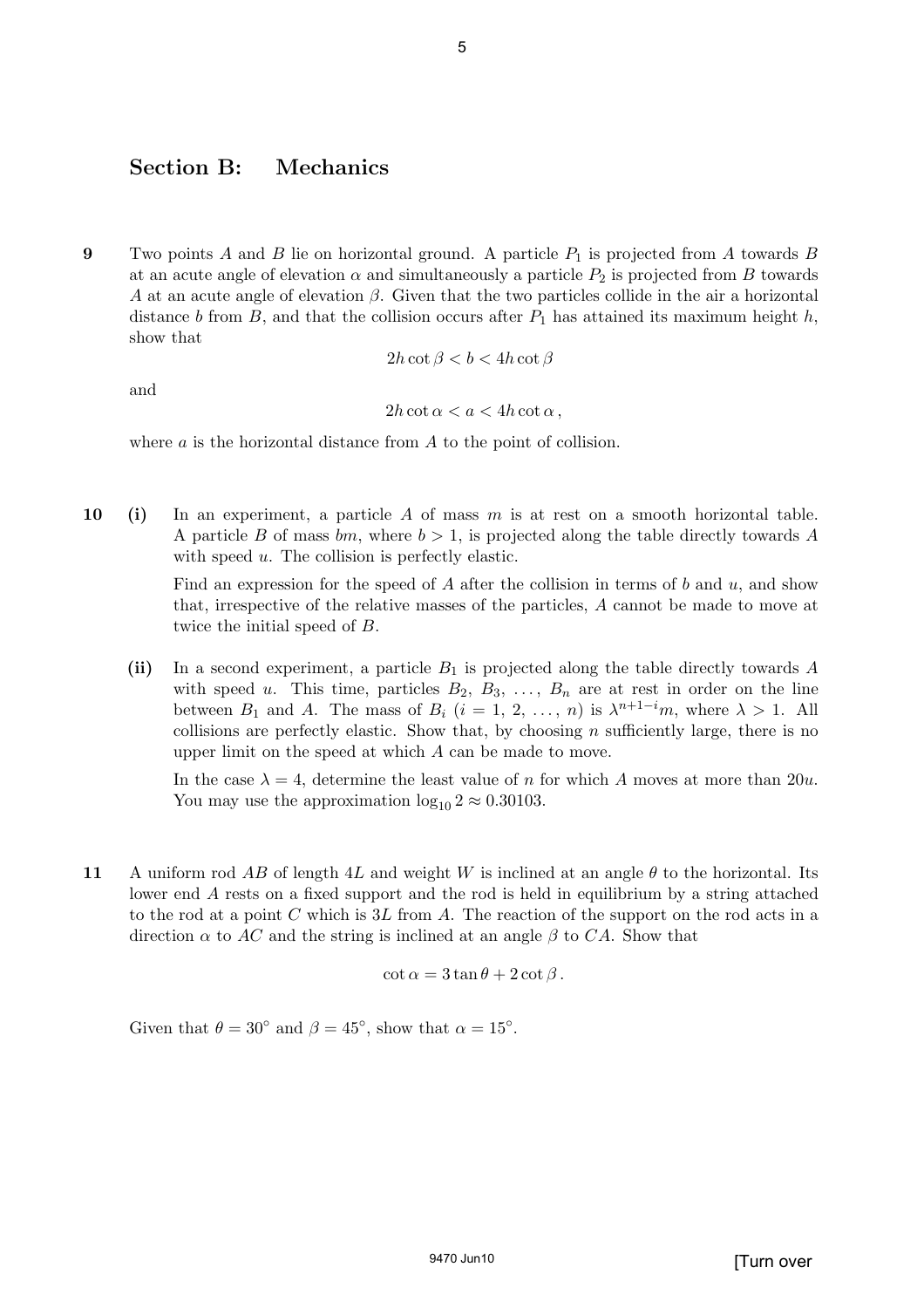#### Section C: Probability and Statistics

12 The continuous random variable X has probability density function  $f(x)$ , where

$$
f(x) = \begin{cases} a & \text{for } 0 \leq x < k \\ b & \text{for } k \leq x \leq 1 \\ 0 & \text{otherwise,} \end{cases}
$$

where  $a > b > 0$  and  $0 < k < 1$ . Show that  $a > 1$  and  $b < 1$ .

(i) Show that

$$
E(X) = \frac{1 - 2b + ab}{2(a - b)}.
$$

- (ii) Show that the median, M, of X is given by  $M = \frac{1}{2}$  $\frac{1}{2a}$  if  $a + b \geqslant 2ab$  and obtain an expression for the median if  $a + b \leq 2ab$ .
- (iii) Show that  $M < E(X)$ .
- 13 Rosalind wants to join the Stepney Chess Club. In order to be accepted, she must play a challenge match consisting of several games against Pardeep (the Club champion) and Quentin (the Club secretary), in which she must win at least one game against each of Pardeep and Quentin. From past experience, she knows that the probability of her winning a single game against Pardeep is p and the probability of her winning a single game against Quentin is  $q$ , where  $0 < p < q < 1$ .
	- (i) The challenge match consists of three games. Before the match begins, Rosalind must choose either to play Pardeep twice and Quentin once or to play Quentin twice and Pardeep once. Show that she should choose to play Pardeep twice.
	- (ii) In order to ease the entry requirements, it is decided instead that the challenge match will consist of four games. Now, before the match begins, Rosalind must choose whether to play Pardeep three times and Quentin once (strategy 1), or to play Pardeep twice and Quentin twice (strategy 2) or to play Pardeep once and Quentin three times (strategy 3). Show that, if  $q - p > \frac{1}{2}$ , Rosalind should choose strategy 1.

If  $q-p < \frac{1}{2}$  $\frac{1}{2}$  give examples of values of p and q to show that strategy 2 can be better or worse than strategy 1.

6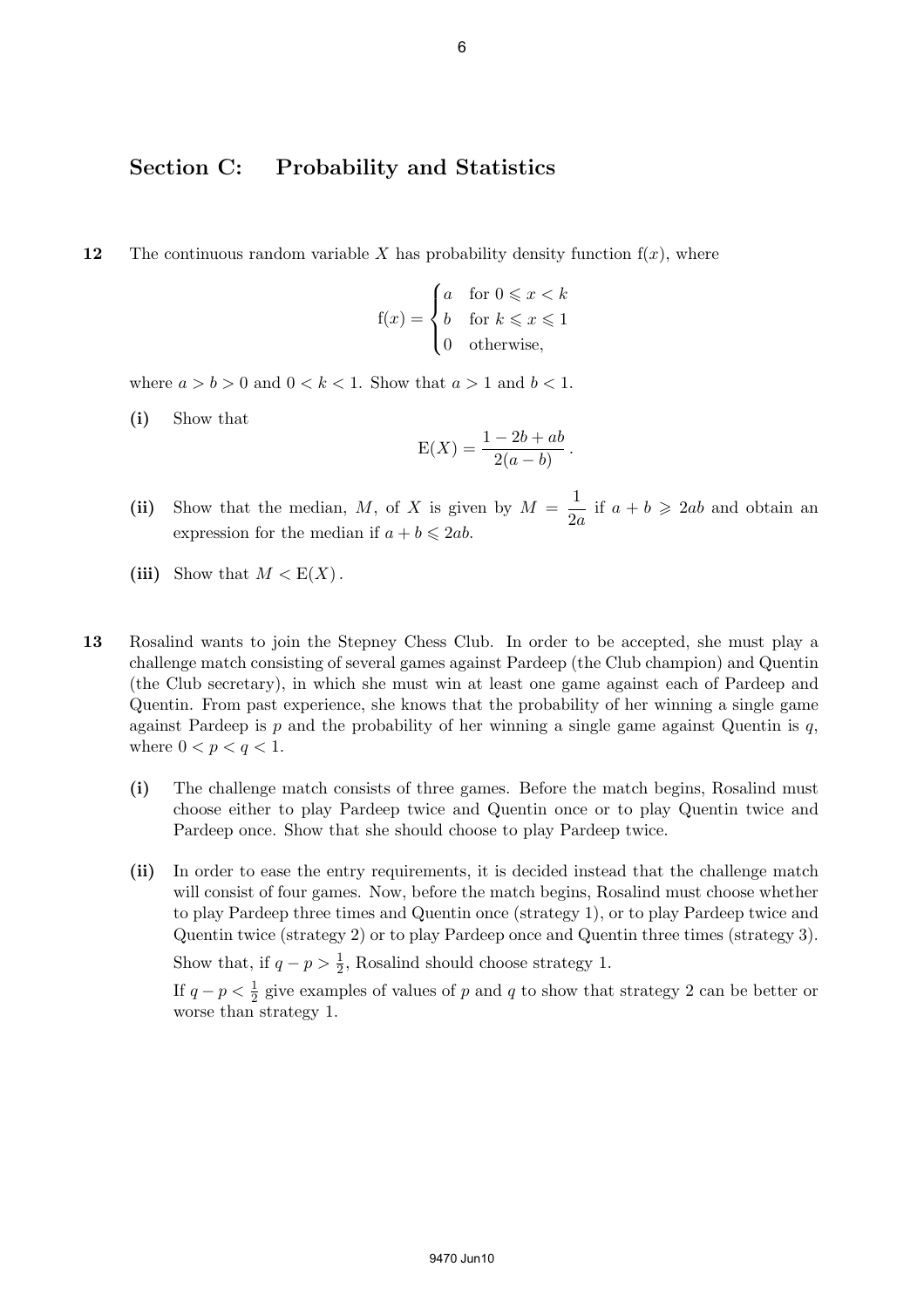**BLANK PAGE** 

7